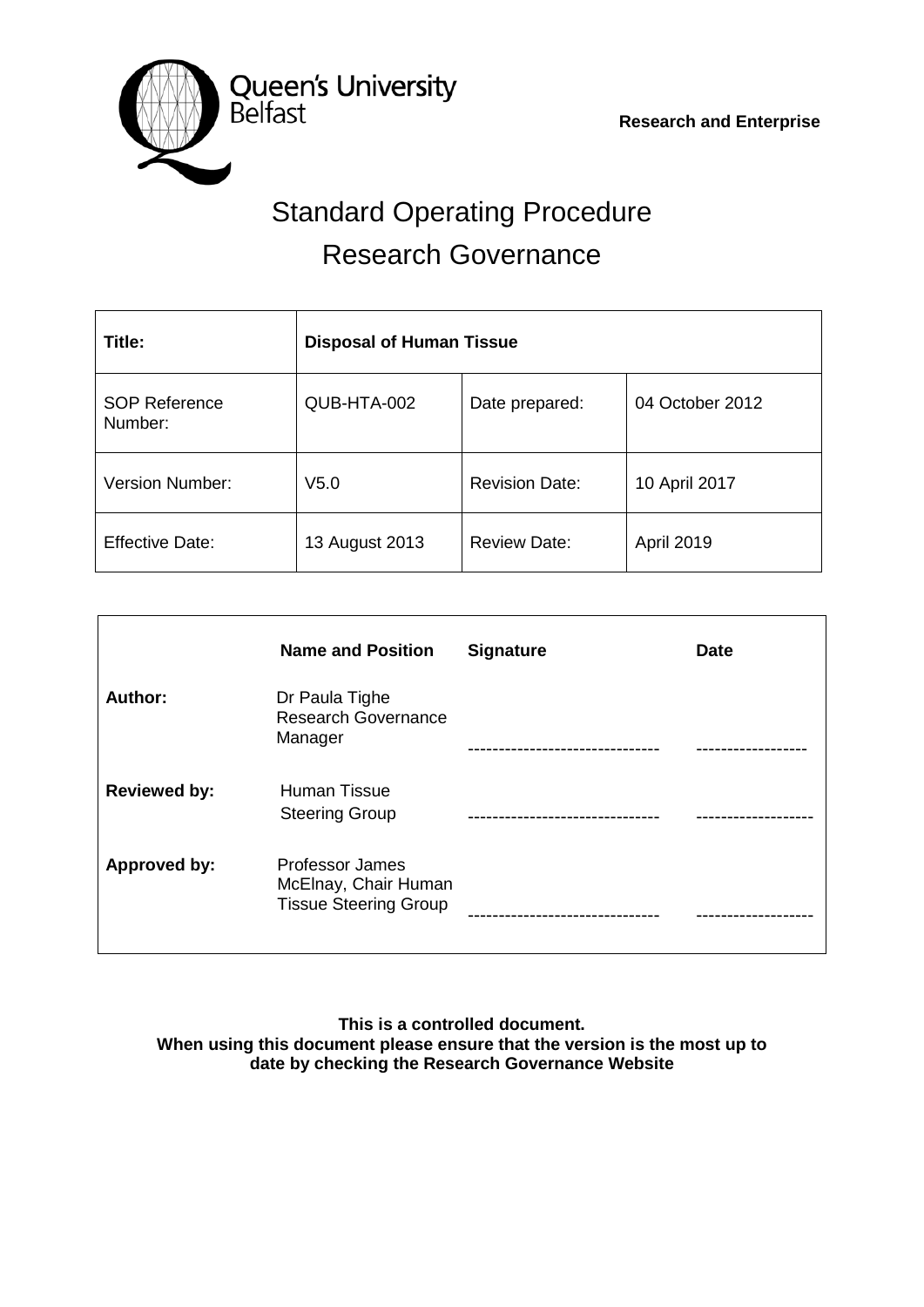# **Do Not Copy**

# Revision Log

| <b>Previous Version</b> | Date of             | Reason for                                                                                                       | <b>New Version</b> |
|-------------------------|---------------------|------------------------------------------------------------------------------------------------------------------|--------------------|
| number                  | Review/Modification | Review/Modification                                                                                              | Number             |
| FMS&LS/SOP/003/002      | 04/10/12            | Rewrite because of<br>integration to Research<br>Governance                                                      | v1.0               |
| $V$ 1.0                 | 27 June 2013        | Change to Clinical<br><b>Waste Packaging</b><br><b>Regulations</b>                                               | V <sub>2.0</sub>   |
| V <sub>2.0</sub>        | 08 August 2013      | Change to reflect<br>practices of disposal<br>contractor                                                         | V3.0               |
| $V$ 3.0                 | 06 October 2014     | Periodic review.<br>Queen's Online<br>replaced by Research<br>Governance Website<br>included on cover<br>page.   | $V$ 4.0            |
| V4.0                    | 10 April 2017       | Review in response to<br><b>Human Tissue</b><br>Authority's Codes of<br><b>Practice and Standards</b><br>update. | V <sub>5.0</sub>   |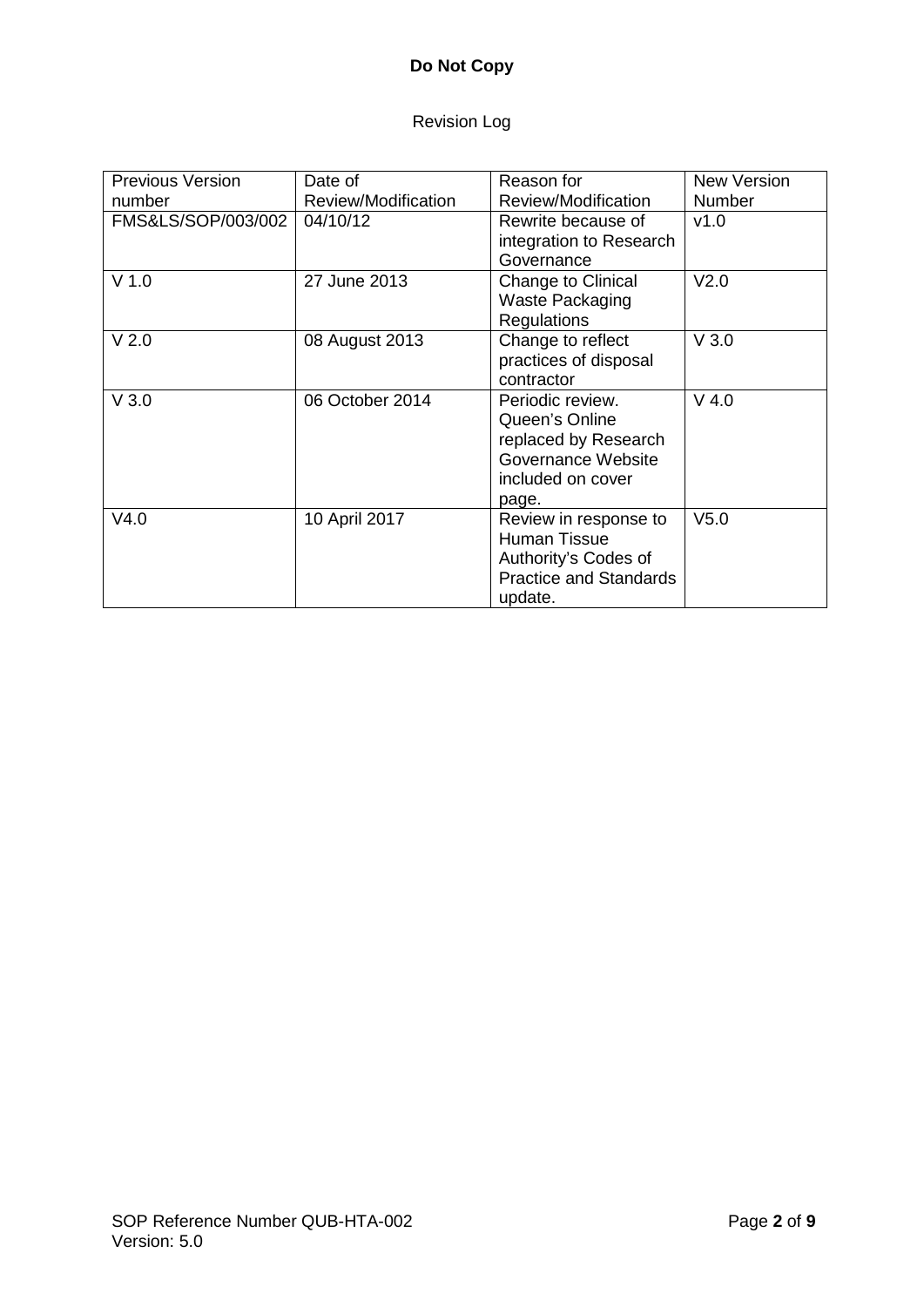## **1. Purpose**

This Standard Operating Procedure (SOP) describes the process for disposal of human tissue as required by the Human Tissue Act 2004 (HT Act).

#### **2. Introduction**

The HT Act came into force on the 1 September 2006 and provides a framework for regulation of research involving the removal, storage, use and disposal of human tissue. The Act requires that human tissue, defined as relevant material, is disposed of appropriately. The disposal requirements may vary depending on whether or not the tissue is from the living or the deceased. Research participants, or their relatives, should be made aware of how their tissue will be disposed of as part of the consent process. The Human Tissue Authority (HTA) Code of Practice and Standard E Research provides guidance on the standards expected for the disposal of human tissue.

#### **3. Scope**

This SOP applies to all members of University staff; both academic and support staff as defined by Statute 1 and including honorary staff and students who are responsible for the disposal of relevant material in the areas licensed for research by the HTA at Queen's University Belfast.

Note: Human tissue samples collected as part of a clinical trial of an investigational medicinal product (CTIMP) or samples acquired from the Northern Ireland Biobank will have their own procedures and requirements and should not follow this SOP.

#### **4. Responsibilities**

#### **4.1 Designated Individual**

The Designated Individual (DI) is responsible for ensuring that appropriate disposal procedures and practices are in place as required by the terms of the HTA licence.

#### **4.2 Person Designated**

The Person Designated (PD) is responsible for providing advice and guidance on appropriate disposal procedures and practices in their area as required.

#### **4.3 Chief Investigator or custodian of the samples**

The Chief Investigator (CI) or custodian of the samples is responsible for ensuring all human tissue is disposed of appropriately in accordance with the requirements of HT Act, that disposal records are maintained and that the Human Tissue Register is updated to reflect any disposal.

#### **4.4 Researcher or other support staff**

The researcher or other support staff delegated the task of disposing of human tissue must ensure that the disposal is carried out in accordance with this SOP and that appropriate disposal records are maintained.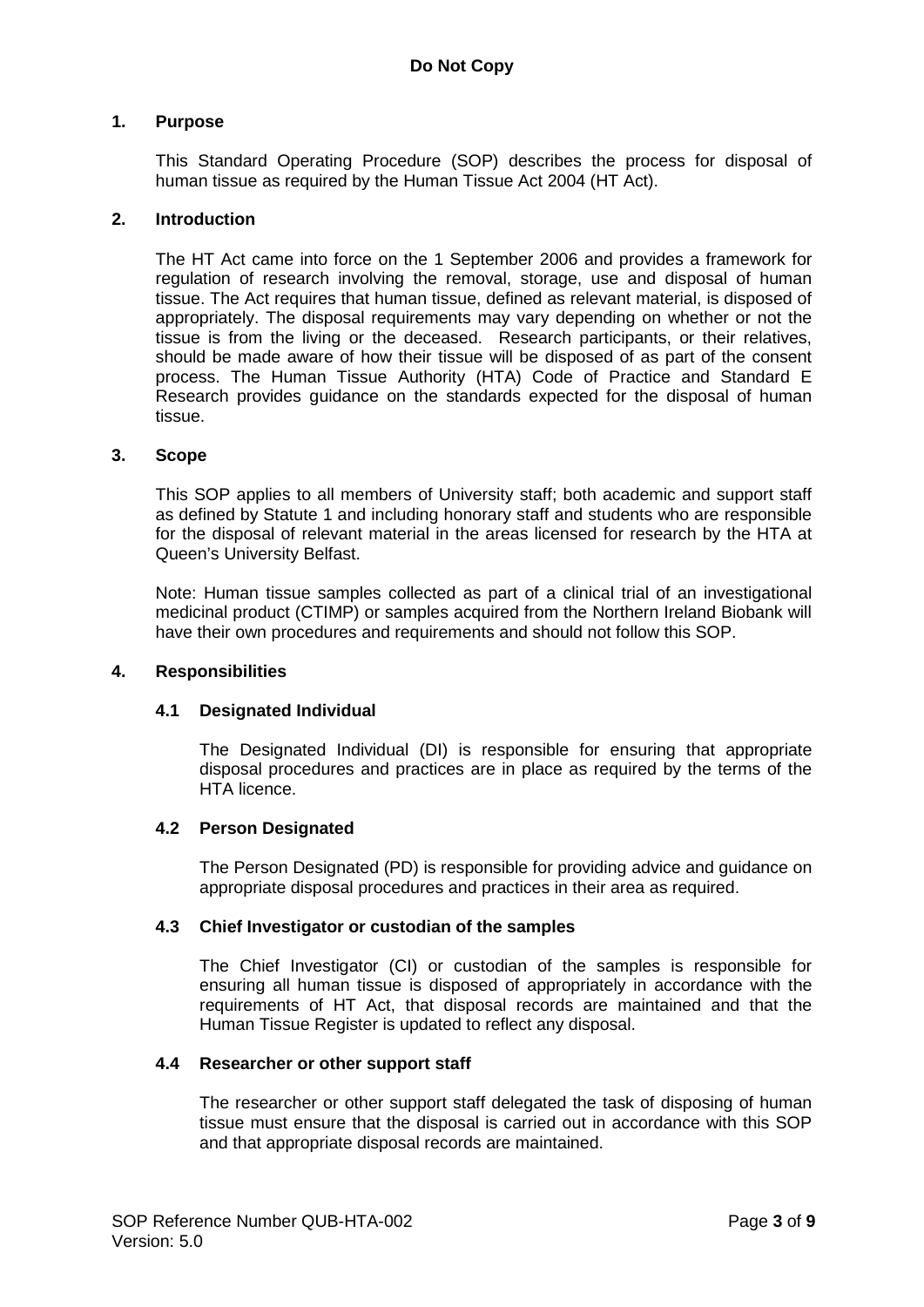#### **5. Procedure**

#### **5.1 General**

The HT Act defines relevant material as material that has come from the human body and consists of or includes human cells (see HTA website <http://www.hta.gov.uk/> for a full list of relevant material).

Human tissue must be treated in a dignified manner and disposed of separately to other waste.

When human tissue is acquired from another establishment, the disposal requirements stipulated in the Material Transfer Agreement (MTA) or Service Level Agreement (SLA) must be adhered to.

All health and safety requirements with regards to the disposal of human tissue (ie for hazardous material) must be followed. The University's Biological Safety provide further information [\(http://www.qub.ac.uk/directorates/HumanResources/OccupationalHealthandSaf](http://www.qub.ac.uk/directorates/HumanResources/OccupationalHealthandSafety/HealthandSafetyPolicy/PolicyandGuidance/) [ety/HealthandSafetyPolicy/PolicyandGuidance/\)](http://www.qub.ac.uk/directorates/HumanResources/OccupationalHealthandSafety/HealthandSafetyPolicy/PolicyandGuidance/). Risk assessments must be completed for all research activities involving human tissue, including disposal, to minimise the risk of contamination and protect the health and safety of staff, students and visitors.

## **5.2 Disposal Procedure**

#### **5.2.1 Primary Packaging**

All relevant material for disposal must be contained in an appropriate clinical waste bin as detailed in **(Appendix 1)** unless burial or cremation is deemed more appropriate.

Anatomical waste should be placed in a red-lidded bin. Anatomical waste is defined as relevant material that is a recognisable (for example a whole eye would be classed as anatomical waste whereas a sample of vitreous humour would not).

All clinical waste bins containing relevant material must be destined for incineration. Care must be taken as orange-lidded 60 litre bins are heattreated and sent to deep land fill. However orange-lidded sharps bins are incinerated and would be suitable for the disposal of relevant material.

Each clinical waste bin **must**:

- Only contain human tissue or material contaminated with human tissue;
- Be assembled according to the manufacturer's instructions;
- Be labelled "HTA relevant material only";
- Be signed and dated by the person assembling/closing the container:
- Have a traceable label.

Each clinical waste bin **must not**:

• With the exception of 'sharps' bins be used for the disposal of sharps;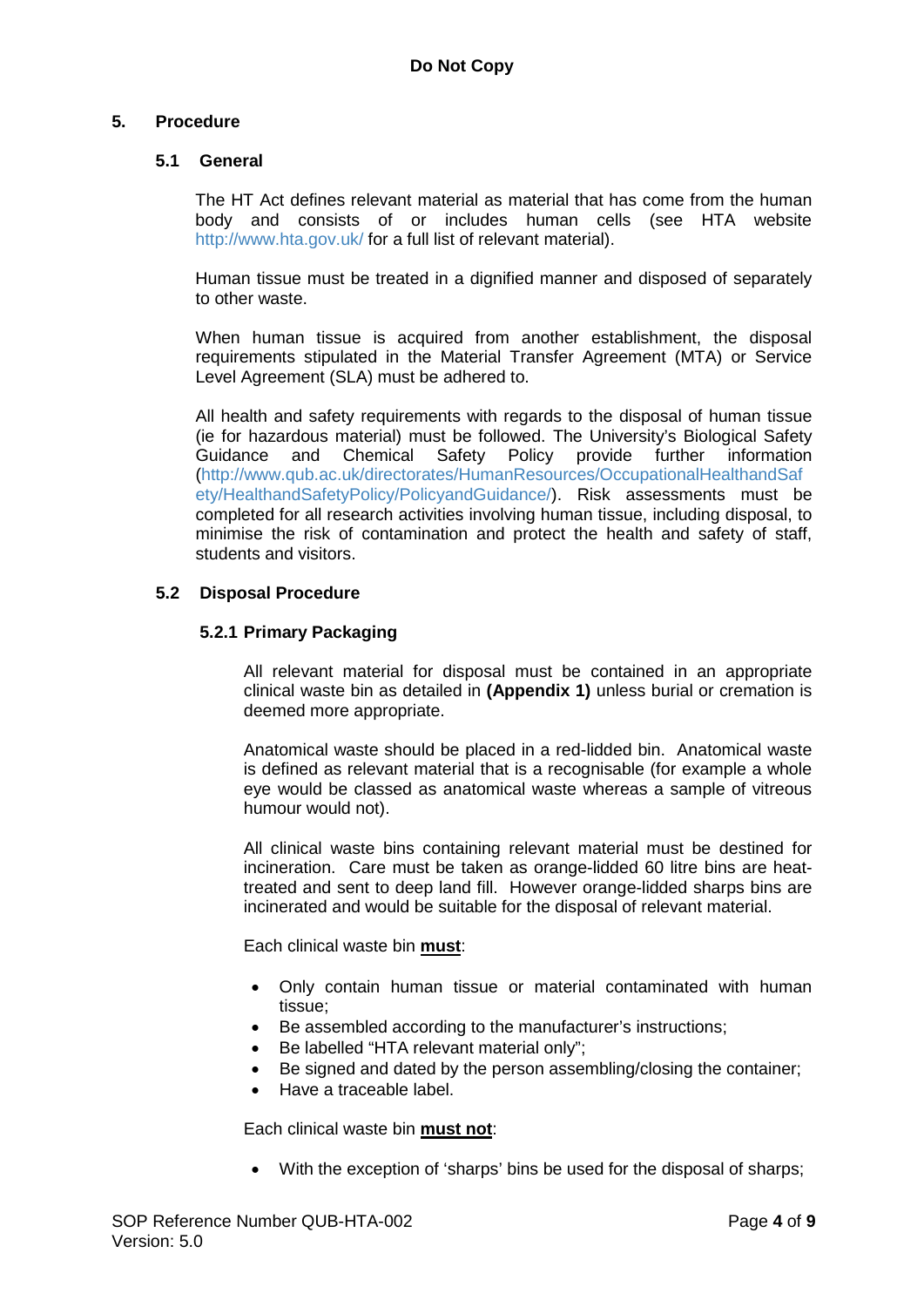- Be filled more than ¾ full;
- Be placed within a yellow/orange bag.

### **5.2.2 Disposal of primary packaging containing human tissue**

- (i) Bins should be permanently sealed and tagged then placed in a designated collection area;
- (ii) Designated areas must not be within publicly accessed areas or food preparation areas;
- (iii) Designated areas must be well ventilated;
- (iv) At the point of origin, human tissue destined for disposal should be stored no longer than necessary and in appropriate conditions.

Guidelines on clinical waste packaging for disposal are given in Appendix 1.

#### **5.3 Disposal of tissue from the deceased**

Tissue samples from the deceased should be handled in accordance with the wishes of the deceased person or their relatives when the expressed method of disposal is reasonable and legal.

Human tissue removed from the deceased can only be used for research purposes if appropriate informed consent is in place. Consideration should be given to disposal arrangements at the time of obtaining consent and the disposal procedures explained to the individual providing the consent.

Disposal options available for tissue from the deceased include incineration, cremation or burial.

#### **5.3.1 Existing holdings**

The term existing holdings refers to human tissue collected prior to the implementation of the HT Act on the 1 September 2006. Existing holdings may include blocks, slides, organs and bones.

(i) Unidentifiable existing holdings

The HTA consider existing holdings of tissue from the deceased to be unidentifiable if:

- There is no label or identification mark affixed to the organ or tissue;
- There is a label or identification mark but this cannot be linked to any existing record;
- There is a label or identification mark which can be linked to a record but identification requires a link with records or registers that no longer exist

Unidentifiable existing holdings from the deceased may be disposed of by incineration, burial or cremation as appropriate.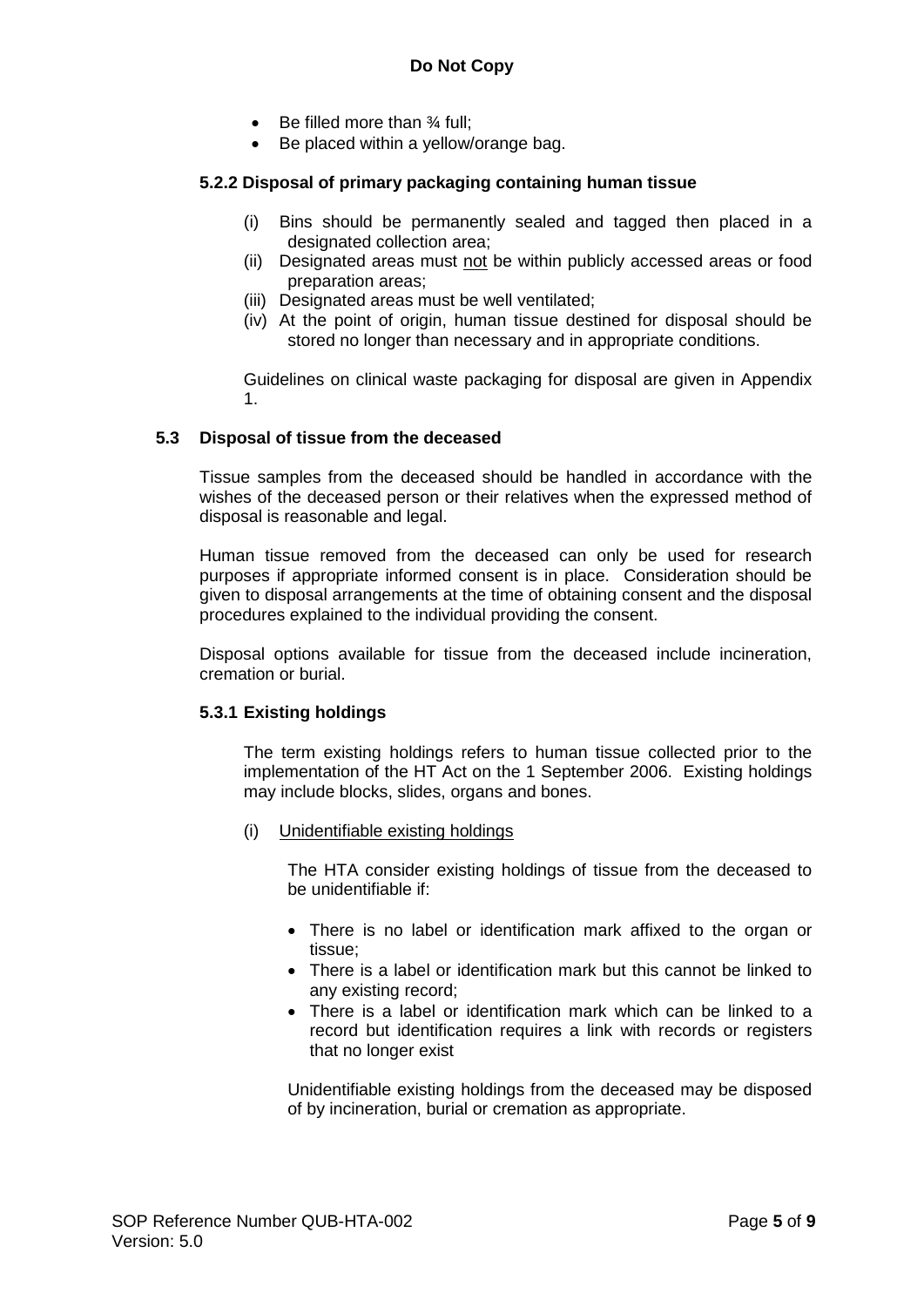#### (ii) Identifiable existing holdings

Identifiable existing holdings for which relatives are in contact with the University should be retained until such times as the relatives can make their wishes clear.

If it is not possible to make contact with a relative or if contact is made but subsequently lost identifiable existing holdings may be considered to be unclaimed and disposed of by incineration, burial or cremation as appropriate.

#### **5.4 Disposal of tissue from the living**

Human tissue taken from the living, including tissue no longer being stored for a scheduled purpose (ie research), should normally be disposed of by incineration and in accordance with the disposal procedure described under 5.2. There may be practical exceptions which limit incineration as a disposal method for some forms of relevant material (eg 24 hour urine collections). If unsure, researchers are advised to consult with the PD for their area on the most appropriate disposal method.

#### **5.4.1 Surplus human tissue**

Surplus human tissue acquired from the living as a result of participating in research, receiving medical treatment or undergoing diagnostic testing can be treated as waste and should be disposed of by incineration in accordance with the disposal procedure described under 5.2. Surplus human tissue also includes tissue fragments trimmed from the sample before it is processed for histology and tissue sections trimmed from wax-embedded blocks prior to use.

#### **5.4.2 Existing holdings**

Identifiable and unidentifiable human tissue removed from the living prior to the implementation of the HT Act on the 1 September 2006 should be disposed of by incineration and in accordance with the disposal procedure described under 5.2.

#### **5.5 Disposal documentation/records**

The following information must be recorded in local records for the disposal of relevant material:

- Date of disposal:
- Name of person undertaking the disposal;
- Name of the CI/custodian of the samples;
- Unique sample identification number (or series);
- Method of disposal:
- Reason for disposal (eg end of study, analysis complete, withdrawal of consent).

A suggested disposal form template is provided in Appendix 2. The CI is responsible for ensuring the Queen's Online (QOL) Tissue Register is updated following disposal of any relevant material.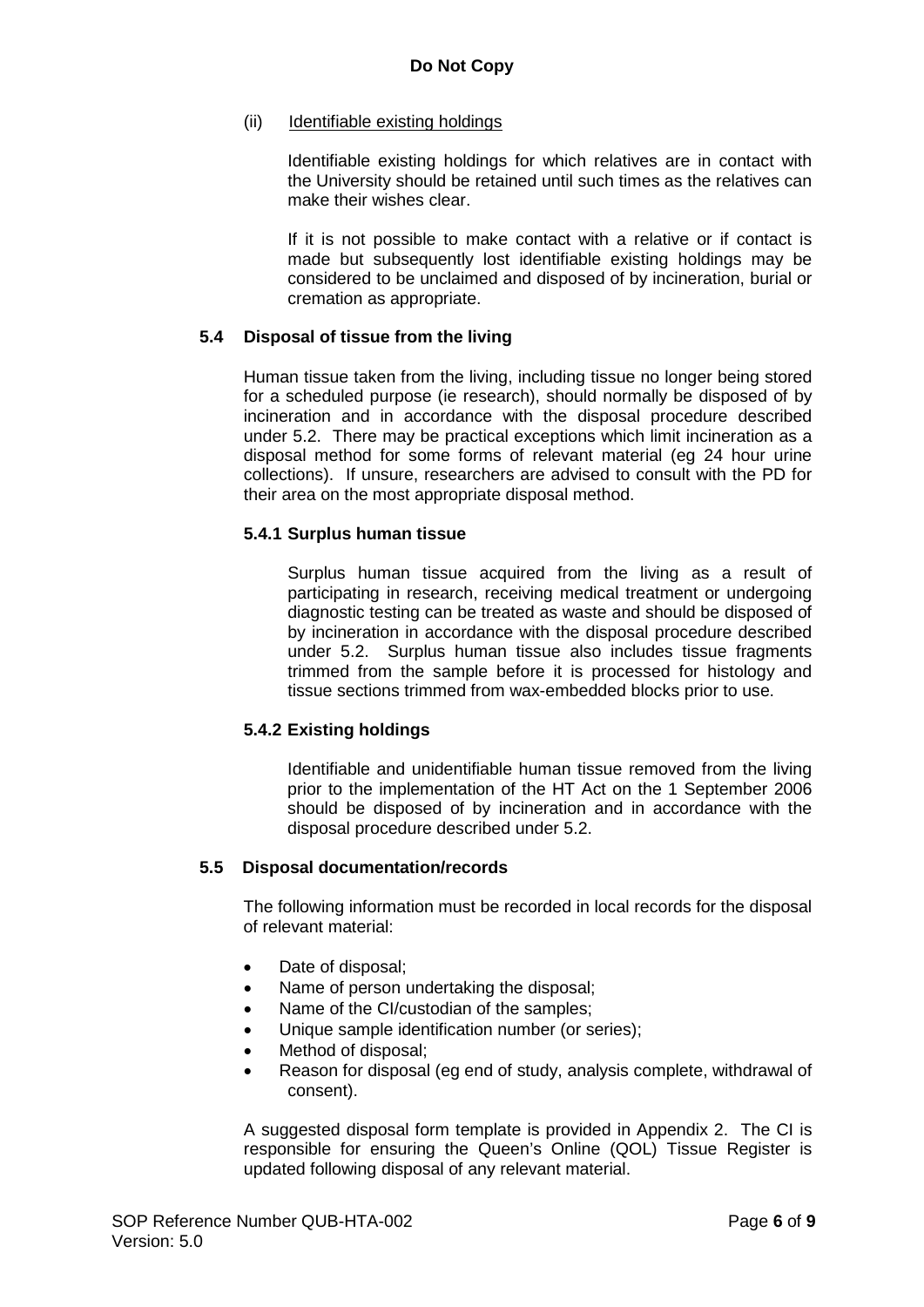#### **6. References**

Human Tissue Authority Code of Practice and Standards E Research <https://www.hta.gov.uk/hta-codes-practice-and-standards>

(last accessed April 2017)

Human Tissue Authority Code of Practice and Standards A Guiding Principles and the Fundamental Principle of Consent

<https://www.hta.gov.uk/hta-codes-practice-and-standards> (last accessed April 2017)

Human Tissue Authority definition of relevant material [http://www.hta.gov.uk/legislationpoliciesandcodesofpractice/definitionofrelevantmateria](http://www.hta.gov.uk/legislationpoliciesandcodesofpractice/definitionofrelevantmaterial.cfm)

[l.cfm](http://www.hta.gov.uk/legislationpoliciesandcodesofpractice/definitionofrelevantmaterial.cfm) (last accessed April 2017)

QUB Occupational Health and Safety

[http://www.qub.ac.uk/directorates/HumanResources/OccupationalHealthandSafety/He](http://www.qub.ac.uk/directorates/HumanResources/OccupationalHealthandSafety/HealthandSafetyPolicy/PolicyandGuidance/) [althandSafetyPolicy/PolicyandGuidance/](http://www.qub.ac.uk/directorates/HumanResources/OccupationalHealthandSafety/HealthandSafetyPolicy/PolicyandGuidance/) (last accessed April 2017).

### **7. Appendices**

| Appendix 1 | Guidelines on clinical waste packaging for disposal List |
|------------|----------------------------------------------------------|
| Appendix 2 | Disposal form template                                   |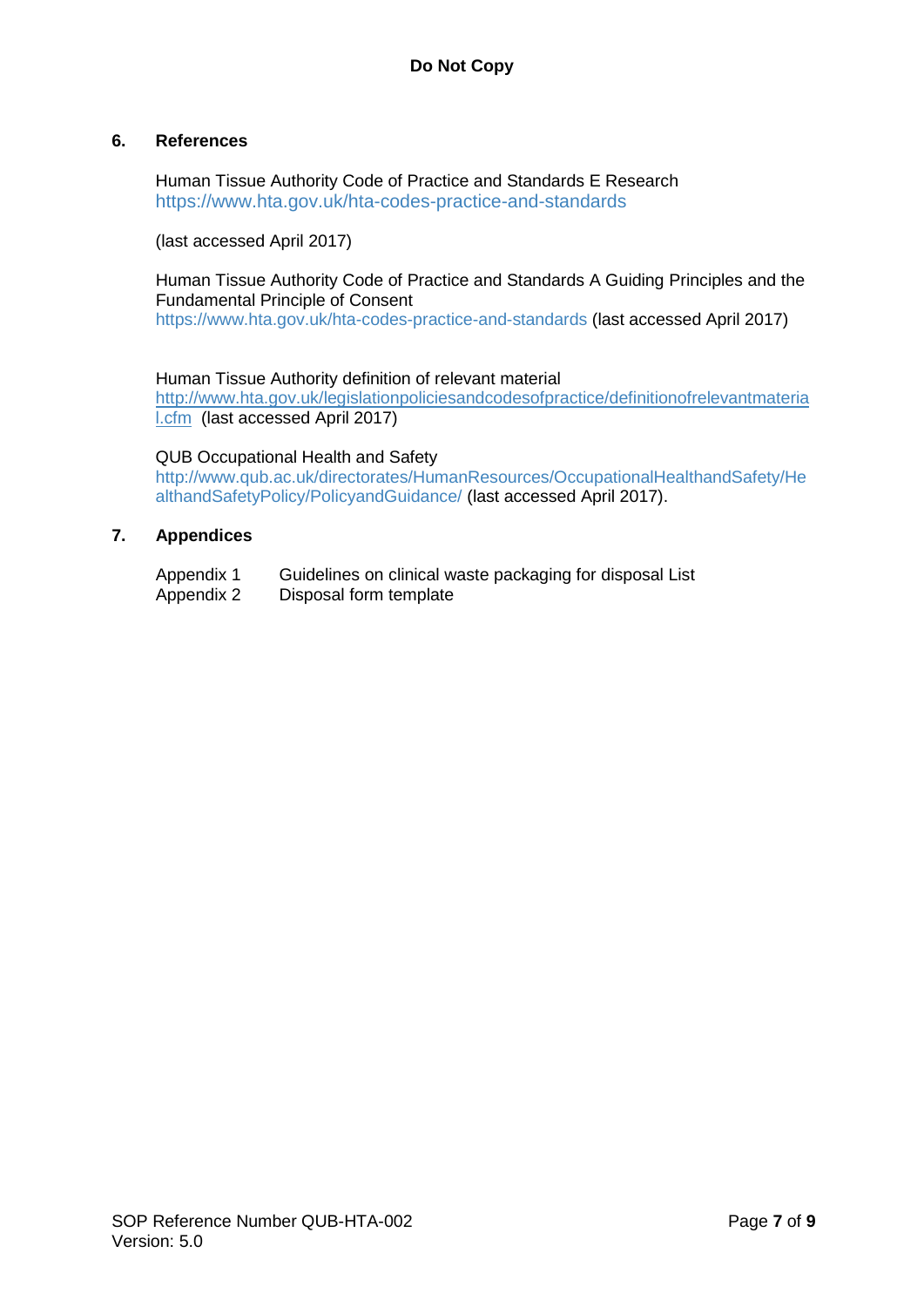#### **Guidelines on Clinical Waste Packaging for Disposal**

Freezers in the MBC store are for waste that is likely to undergo putrefaction. The empty bins in the freezer should be either labelled "HA" for receiving human anatomical waste or "VA" for receiving animal anatomical waste by the first user of a particular bin. Alternatively the tissue could be formalin fixed by appropriately trained personnel.

Every container should be uniquely labelled (lab number and building, ie 135WMB) and identifiable and all the relevant details recorded in the clinical waste log book.

The Contractor will not accept waste in any other type of container such as clinical waste plastic bags or "home-made" containers.

| <b>Type of clinical waste</b> | <b>Contents</b>                           | <b>Waste category code</b>                      |
|-------------------------------|-------------------------------------------|-------------------------------------------------|
| bin                           |                                           |                                                 |
| 60 litre Red-lidded burn bin  | Human tissue/anatomical waste             | <b>HA</b><br>Additionally, bin must be labelled |
| Destination: Incineration     | Animal tissue/anatomical waste            | "HTA Relevant Material Only"<br><b>VA</b>       |
|                               |                                           |                                                 |
| 60 litre Yellow-lidded burn   | Laboratory waste or other waste not       |                                                 |
| hin                           | suitable for heat treatment*              | H <sub>I</sub>                                  |
| Destination: Incineration     |                                           |                                                 |
| 60 litre Orange-lidded burn   | Infectious or potentially infectious      |                                                 |
| hin                           | clinical waste contaminated with bodily   | HT or HL                                        |
| Destination: Heat-Treatment & | fluids and/or free fluids. Must NOT       |                                                 |
| Deep Land Fill                | contain HTA relevant material*            |                                                 |
| <b>Orange Bag</b>             | Infectious or potentially infectious soft |                                                 |
|                               | clinical waste contaminated with bodily   | $HT$ or $HI$ .                                  |
| Destination: Heat-Treatment & | fluids e.g. gloves & tissues. Must NOT    |                                                 |
| Deep Land Fill                | contain HTA relevant material*            |                                                 |
| 60 litre Purple-lidded burn   | Clinical waste contaminated with          |                                                 |
| hin                           | cytotoxic and cytostatic material (EtBr   | <b>HY</b>                                       |
| Destination: Incineration     | gels etc)                                 |                                                 |
| Orange lidded sharps bins     | Laboratory clinical sharps                | <b>HT</b>                                       |
| Destination: Heat-Treatment & |                                           |                                                 |
| Deep Land Fill                |                                           |                                                 |
| Orange lidded sharps bins     | Laboratory clinical sharps contaminated   | HA or HAS                                       |
| <b>WHEN SEALED, PLACE IN</b>  | with human waste                          | Additionally, bin must be labelled              |
| <b>60L RED LIDDED HA BIN</b>  |                                           | "HTA Relevant Material Only"                    |
| Destination: Incineration     |                                           |                                                 |

1Please note the 60 litre burn bins must not be used for sharps – they are thin gauge plastic and are not designed to contain sharps.

2HTA relevant waste material from the living must be disposed of by incineration only. No HTA relevant waste materials may disposed of by any route that culminates in land-fill. (HTA relevant waste material from post mortem must be disposed of in accordance with the consent given and/or the wishes those giving consent on behalf of the deceased so long as lawful).